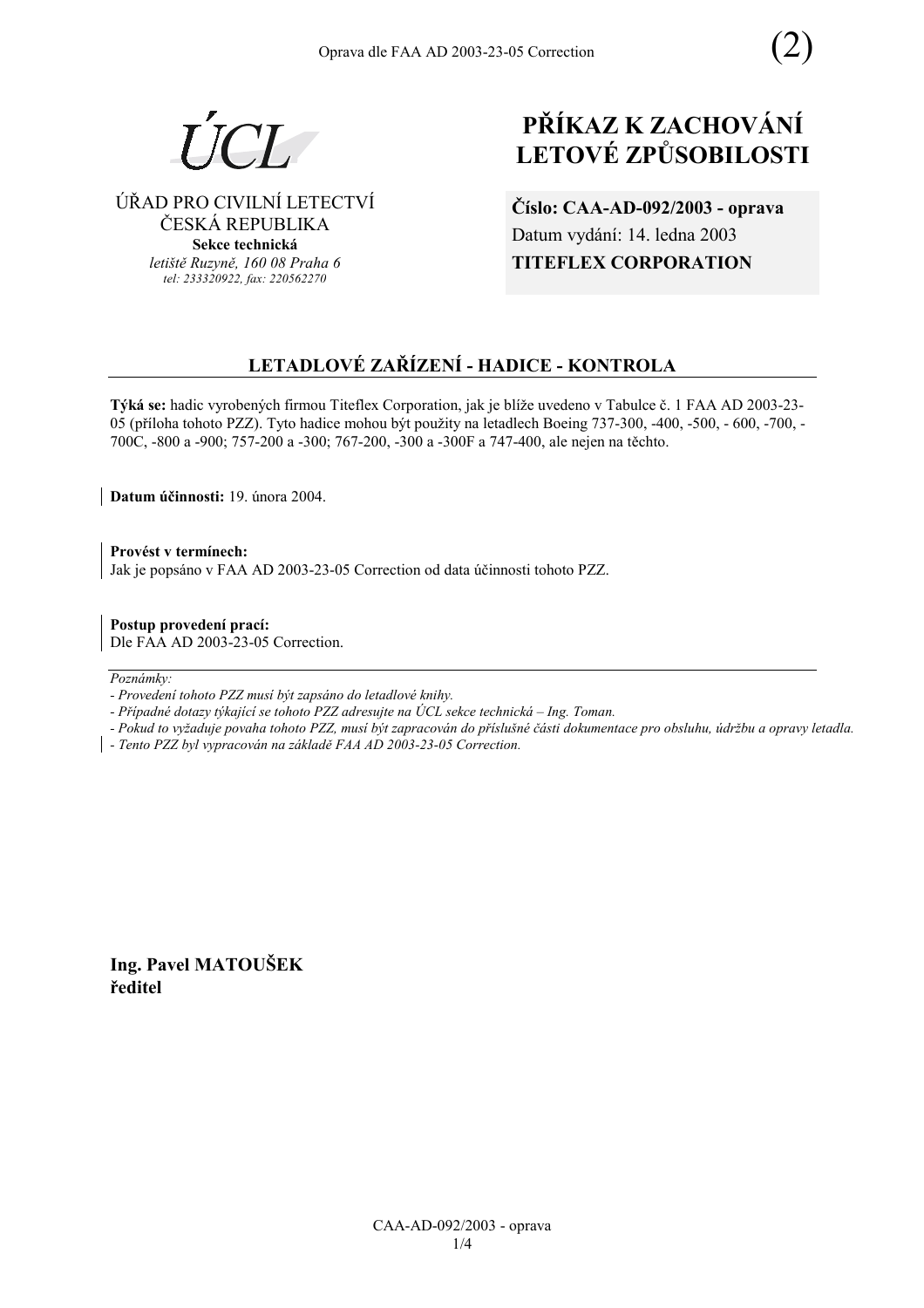**2003-23-05 Titeflex Corporation**: Amendment 39-13369. Docket No. 2002-NE-22-AD.

#### **Effective Date**

(a) This AD becomes effective December 24, 2003.

#### **Affected ADs**

(b) None.

#### **Applicability**

(c) This AD applies to certain Titeflex Corporation hoses that are identified by Boeing part number (P/N), or for certain hoses, by Titeflex parts manufacturer approval (PMA) P/N in this AD. These hoses are used on, but not limited to, Boeing 737-300, -400, -500, - 600, -700, -700C, -800, and -900; 757-200 and -300; 767-200, -300, and -300F; and 747-400 airplanes.

#### **Unsafe Condition**

(d) This AD is prompted by certain Titeflex Corporation hoses discovered with incorrect heat treatment of Bnuts. The actions specified in this AD are intended to prevent fire extinguishing system and fuel system hose failure due to improperly heat treated aluminum B-nuts.

#### **Compliance**

(e) Compliance with this AD is required as indicated, unless already done.

(f) Within 24 months after the effective date of this AD, inspect the manufacture date code on all hoses listed in Table 1 of this AD. Use the Accomplishment Instructions of the applicable Boeing alert service bulletins (ASB) contained in the following Table 1.

| Airplane model                                          | <b>Boeing hose P/N</b>                                                                                       | <b>Titeflex PMA P/N</b> | <b>Used for</b>                                                                                                                                                    | Applicable alert<br>service bulletin                    |
|---------------------------------------------------------|--------------------------------------------------------------------------------------------------------------|-------------------------|--------------------------------------------------------------------------------------------------------------------------------------------------------------------|---------------------------------------------------------|
| $(1)$ 737-300, -400,<br>and -500 airplanes.             | S312N512-5<br>S312N512-6<br>BACH5R0110YP<br>BACH5S0110XN                                                     |                         | 113701-5 Engine and cargo<br>$113701 - 6$ compartment<br>fire extinguishing<br>bottles.                                                                            | 737-26A1108,<br>Revision 1, dated<br>June 27, 2002.     |
| $(2)$ 737-600, -700,-<br>700C, -800, -900<br>airplanes. | S316A001-1<br>S316A001-2<br>S312N512-15<br>S312N512-17<br>S312N512-18<br>BACH5R0110YP<br>BACH5S0110XN        | 113701-15 and cargo     | 115398-1 Engine, auxiliary<br>115398-2 power unit (APU),<br>113701-17 compartment and fire<br>113701-18 extinguishing bottles,<br>and wing-to-strut fuel<br>hoses. | 737-26A1109,<br>Revision 2, dated<br>May 8, 2003.       |
| $(3)$ 747-400<br>airplanes                              | BACH5R0080YY<br>BACH5R0140YU<br>BACH5S0140XT<br>BACH5R0186YY<br>BACH5R0186XX<br>BACH5S0080XX<br>BACH5S0110XN |                         | Forward cargo and<br>main deck cargo<br>compartment fire<br>extin-<br>guishing bottles.                                                                            | 747-26A2269,<br>Revision 1, dated<br>June 6, 2002.      |
| $(4)$ 757-200<br>airplanes                              | S312N512-1<br>S312N512-2<br>S312N512-3                                                                       |                         | 113701-1 Engine, APU, and<br>113701-2 $\vert$ cargo compartment<br>113701-3  fire extinguishing                                                                    | 757-26A0043,<br>Revision 1, dated<br>November 14, 2002. |

#### **Table 1.--Applicable Hose P/Ns**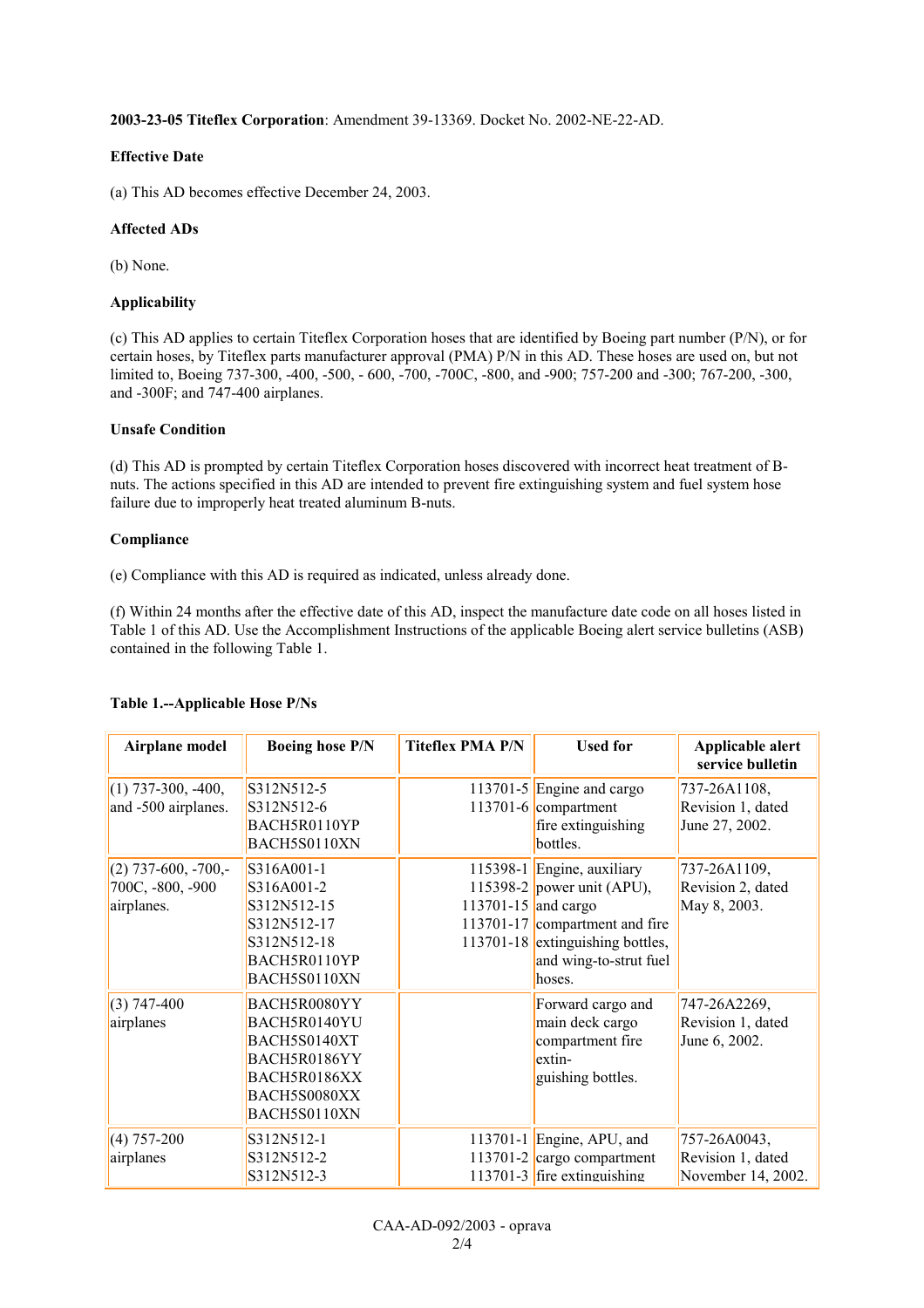|                                              | S312N512-4<br>BACH5R0110YP<br>BACH5S0110XN<br>No Number                                                      | $113701 - 4$ bottles.<br>109422 |                                                                                           |                                                              |
|----------------------------------------------|--------------------------------------------------------------------------------------------------------------|---------------------------------|-------------------------------------------------------------------------------------------|--------------------------------------------------------------|
| $(5)$ 757-300<br>airplanes                   | S312N512-1<br>S312N512-2<br>S312N512-3<br>S312N512-4<br>BACH5R0110YP<br>BACH5S0074XN<br>Optional 453N2240-33 | 113701-4                        | 113701-1 Engine and cargo<br>113701-2 compartment fire<br>113701-3 extinguishing bottles. | $757 - 26A0044$ ,<br>Revision 1, dated<br>November 14, 2002. |
| $(6)$ 767-200, -300,<br>and -300F airplanes. | BACH5R0085YU<br>BACH5R0140YU<br>BACH5S0077XT<br>BACH5S0140XT<br>BACH5S0184XX<br>BACH5R0127YY                 |                                 | Cargo compartment<br>fire extinguishing<br>bottles.                                       | 767-26A0121, dated<br>December 19, 2001.                     |

(g) If the hose manufacture date code is before 11/99 or after 1/01, or if the manufacture date is 11/99 through 1/01 and there is a permanent white dot on the ID band, no further action is required for that hose.

(h) If the hose manufacture date code is 11/99 through 1/01 inclusive and there is no permanent white dot on the ID band, replace the hose with a serviceable hose or perform an indirect conductive inspection/test for proper heat treat. Use the accomplishment instructions of the applicable ASB listed in Table 1 of this AD.

(i) Replace the hose with a serviceable hose if any B-nut is improperly heat treated.

#### **Credit For Previous Inspections**

(j) Previous inspections performed using ASB 737-26A1108, dated November 15, 2001, ASB 737-26A1109, dated November 15, 2001, ASB 737-26A1109, Revision 1, dated November 7, 2002, ASB 747-26A2269, dated November 1, 2001, ASB 757-26A0043, dated November 15, 2001, and ASB 757-26A0044, dated November 15, 2001, comply with the inspection requirements of this AD.

#### **Alternative Methods of Compliance**

(k) The Manager, Boston Aircraft Certification Office, has the authority to approve alternative methods of compliance for this AD if requested using the procedures found in 14 CFR 39.19.

#### Material Incorporated by Reference

(l) The Director of the Federal Register approved the incorporation by reference of the documents listed in the following Table 2 in accordance with 5 U.S.C. 552(a) and 1 CFR part 51. You can get a copy from Boeing Commercial Airplane Group, PO Box 3707, Seattle, Washington 98124-2207. You can review copies at the FAA, New England Region, Office of the Regional Counsel, 12 New England Executive Park, Burlington, MA; or at the Office of the Federal Register, 800 North Capitol Street, NW, suite 700, Washington, DC.

| Alert service bulletin             | Page number(s) | <b>Revision</b> | Date           |
|------------------------------------|----------------|-----------------|----------------|
| $ 737-26A1108 $<br>Total Pages: 48 | ALL            |                 | June 27, 2002. |
| $737 - 26A1109$<br>Total Pages: 68 | ALL            |                 | May 8, 2003.   |

#### **Table 2.--Incorporation by Reference**